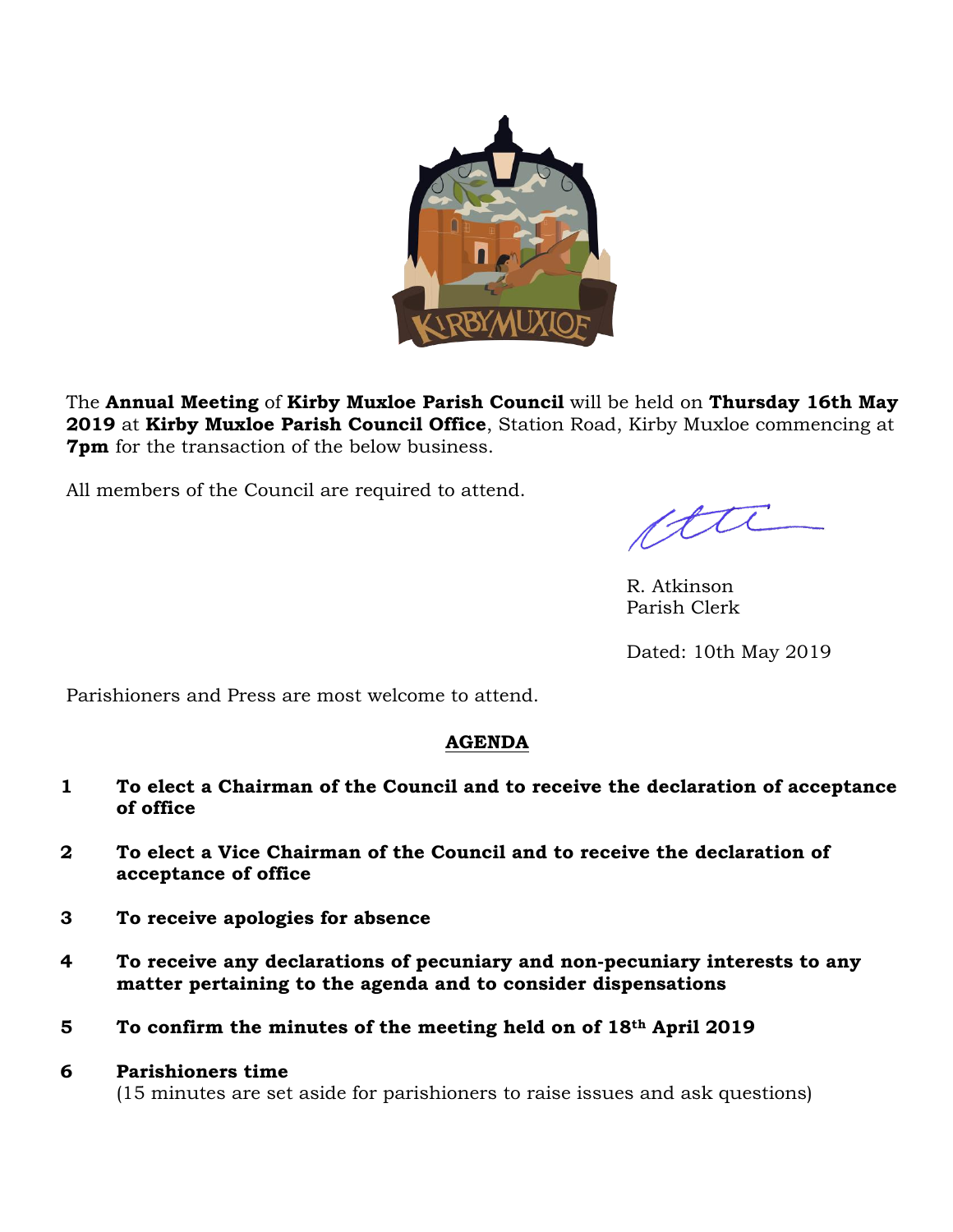- **7 To receive an update from Kirby Muxloe Library and Community Hub**
- **8 To co-opt persons wishing to serve as Kirby Muxloe Parish Councillors**
- **9 To review and confirm the Meeting Schedule for 2019-20**
- **10 Appointment of Councillors to Committees/Working Parties and to review the Terms of Reference/Remit of Working Parties**
	- i. Leisure, Parks and Cemetery Committee
	- ii. Planning Committee
	- iii. 'The Byways' Committee
	- iv. Events Working Party
- **11 Appointment of Councillors to external Organisations**
	- i. Kirby Muxloe Village Hall
	- ii. Kirby Muxloe Library and Community Hub

## **12 To confirm cheque signatories/authorise online banking and to confirm replacing the Primary User on Business Internet Banking**

### **13 To review and confirm**

- i. Standing Orders
- ii. Financial Regulations
- iii. Risk Management Schedule
- iv. Asset Register
- v. Arrangements for insurance cover

### **14 To review current policies/procedures and consider the introduction of any new policies**

#### **15 To receive the Clerks report**

- i. To verify all payments made since the previous meeting
- ii. To verify and authorise the Payments Schedule
- iii. To agree the Bank Reconciliation
- iv. To provide an update on current s.106 projects
- v. To note 'The Byways' renovations/associated costs to date

## **16 To discuss and consider**

- i. The tender offers for refurbishment and modernisation of the 'The Byways' 11 Court Close, Kirby Muxloe
- ii. Production of JCT Minor Works Contract for the refurbishment works at 'The Byways' 11 Court Close, Kirby Muxloe
- iii. An overage agreement for Castle Road Car Park
- iv. A draft of the updated Village Map
- v. A request from Churches Together to provide a power socket in the cabinet behind the War Memorial
- vi. Ex Committee Members of Forest East & Kirby Muxloe Flower Guild's request to display a plaque to highlight the planting of the daffodils by the War Memorial gates